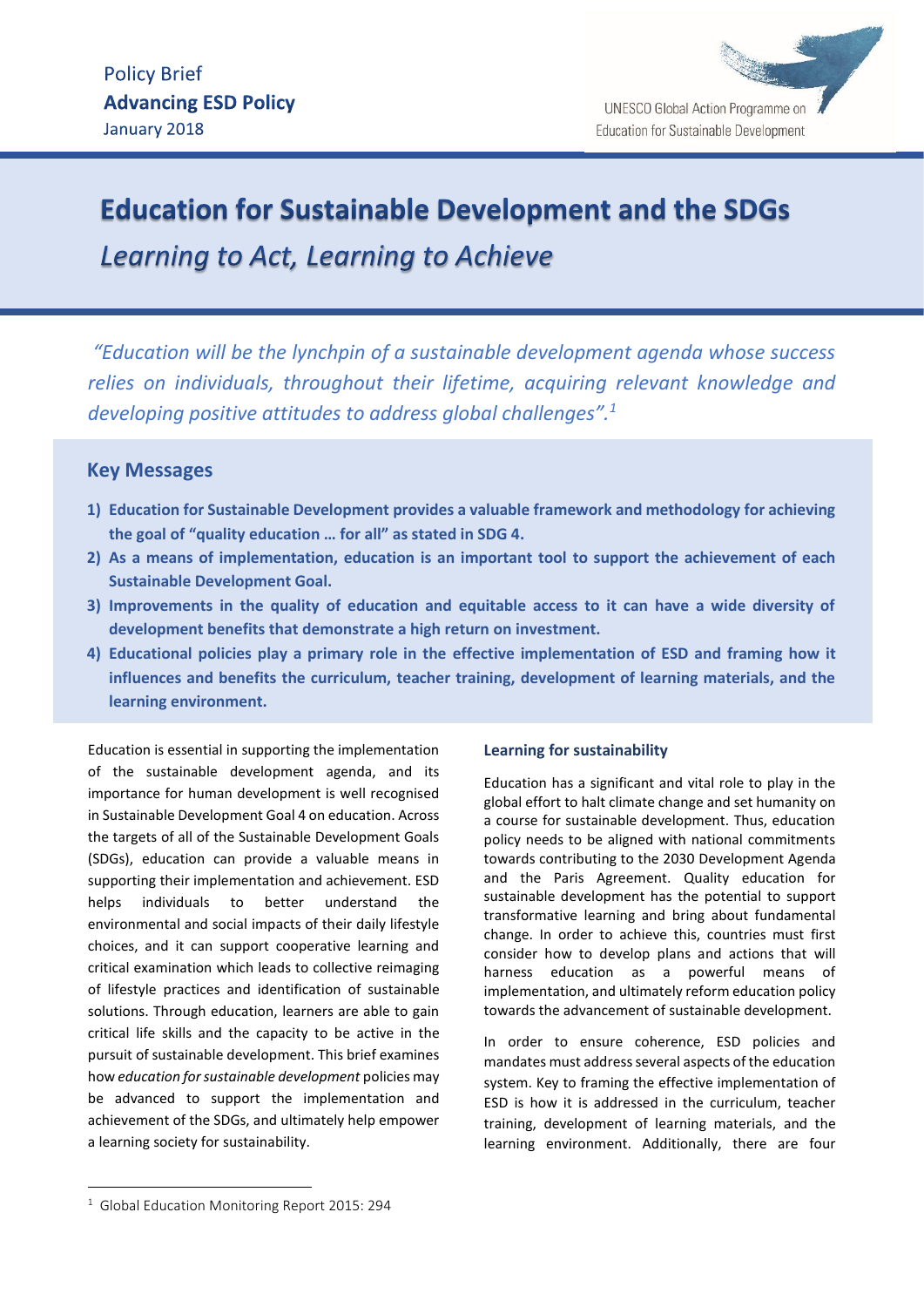implementation modalities to address: 1) governance, accountability and partnerships; 2) effective coordination; 3) monitoring, reporting and evaluation for evidence-based policies; and 4) financing (UNESCO, 2015a). ESD policies must not only give authority for the implementation of ESD, they also need to ensure the necessary institutions, resources and capacities for its effective delivery. For example, if a country establishes a strong policy mandating ESD, but it is not supported with ESD-linked teacher training or ESD learning material development, there will be a significant shortcoming in implementation.

#### **The role of education in SDG implementation**

The 2030 Agenda for Sustainable Development and the Sustainable Development Goals (SDGs) were adopted by the 193 Member States of the UN General Assembly on 25 September 2015. The 17 SDGs serve as *"a comprehensive, far-reaching and people-centred set of universal and transformative goals and targets"<sup>1</sup>* with the aim of achieving them globally by

#### **What is ESD?**

ESD empowers learners to take informed decisions and responsible actions for environmental integrity, economic viability and a just society, for present and future generations, while respecting cultural diversity. It is about lifelong learning, and is an integral part of quality education. ESD is holistic and transformational education, which addresses learning content and outcomes, pedagogy and the learning environment. It achieves its purpose by transforming society.

**Learning content**: Integrating critical issues, such as climate change, biodiversity, disaster risk reduction (DRR), and sustainable consumption and production (SCP), into the curriculum.

**Pedagogy and learning environments**: Designing teaching and learning in an interactive, learnercentered way that enables exploratory, action oriented and transformative learning.

**Societal transformation**: Empowering learners of any age, in any education setting, to transform themselves and the society they live in.

**Learning outcomes**: Stimulating learning and promoting core competencies, such as critical and systemic thinking, collaborative decision-making, and taking responsibility for present and future generations.

2030. The magnitude of this agenda and its vision for global change towards sustainability is challenging. As the world works towards fundamental changes across the social, economic and environmental dimensions of sustainable development, a re-envisioning of sociocultural values, norms and standards must accompany this shift, as well as developing new knowledge and skills.

Education has a long history as an international priority, and the right to education was first enshrined in the *Universal Declaration of Human Rights* in 1948. The SDGs reaffirmed the need to improve education and ensure all people are afforded a high standard of education. Education has two critical roles to play in supporting the implementation of the SDGs. First, education is addressed as a standalone goal in SDG 4 especially as a primary driver of human development. Second, education is also understood as a highly effective means of implementation across all of the Goals by serving as a vehicle to raise awareness, increase knowledge, and develop capacity of actors around the world to play active roles in the work of the 2030 Development Agenda. Improvements to the quality of education can catalyse the transformative learning needed for realising a sustainable future for all.

#### **Education and human development**

Education is championed as a vehicle for human development, and this is well supported by evidence showing that increased educational attainment has positive correlations with poverty reduction, economic growth, health improvements and reductions in child mortality rates (Lochner, 2010; Mattos, MacKinnon, & Boorse, 2012; Polacheck, 2007). At an individual level, each additional year of schooling strengthens individual earning potential by an average of 10% (Polacheck, 2007). At a national level, an increase in average school attainment by one year has a demonstrated correlation to a 0.58% increase in national GDP per capita growth rates (Hanushek & Woessmann, 2008).

Improving the quality of education can provide an even more significant boost to economic growth than simply increasing attainment. *"For countries and communities that embrace the need to bring quality education to all, the benefits are enormous"* **(UNESCO, 2015a: 2).** The development benefits that education supports are most notable in those countries where achievement is most lacking. One study estimated that a 12% reduction in global poverty could be achieved merely by ensuring that all children in lowincome countries leave school with basic reading skills – this is the equivalent of lifting 171 million people out of poverty (EFA Global Monitoring Report, 2011: 8). Furthermore, education is linked to improvements in civic participation, engagement in decision-making processes, greater political stability and reduction in civil war (Center for Global Development, 2006; Collier & Sambanis, 2005).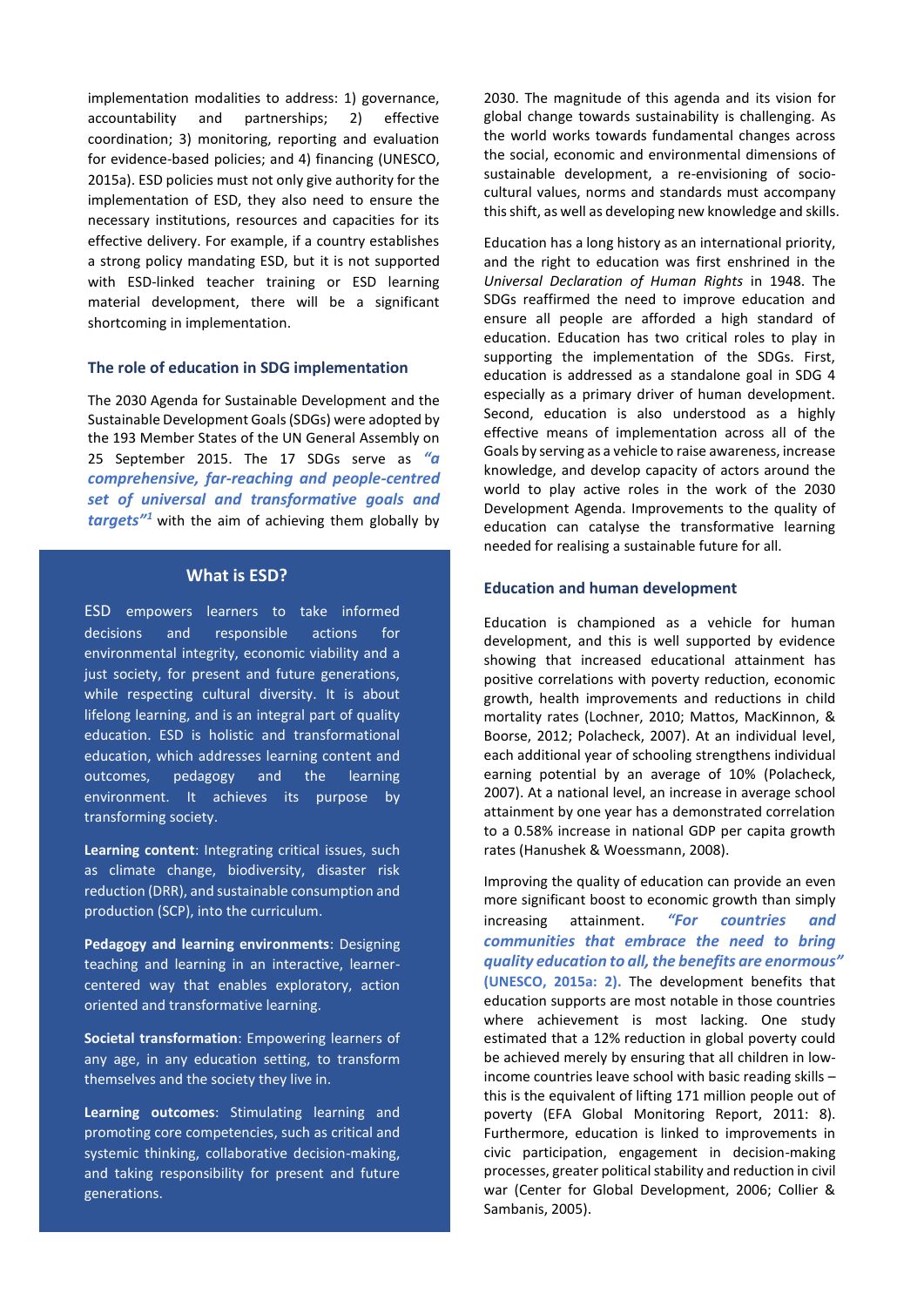#### **Education and sustainable development**

In addition, education is an important means of implementation for sustainable development. It helps harmonize the tensions between economic, social and environmental development and integrate them into a single concept and pursuit. ESD can thus help address the fact that as countries achieve higher levels of education, they not only experience economic growth but also rapid increase in resource and energy usage. In order to do so, however, education must be viewed as a cross-cutting means of implementation to strengthen achievements across many SDGs. A broader understanding of education encompassing formal, nonformal and informal structures creates a strong mechanism for supporting social learning and change.

As a social process, ESD can help engender a culture respectful to the principles of sustainable development. All forms of education play an important role in cultural and social reproduction, but ESD can provide a forwardlooking orientation in relation to the 2030 Development Agenda and the SDGs. ESD promotes reform towards quality education to enhance students' lifelong learning, critical reflexivity, cooperative learning relationships, and holistic interpretations of knowledge.

*"Quality education is about what and how people learn, its relevance to today's world and global challenges, and its influence on people's choices. Many now agree, quality education for sustainable development reinforces people's sense of responsibility as global citizens and better prepares them for the world they will inherit"* **(UNESCO 2014: 28).**

# **ESD advancing quality education**

ESD addresses important thematic topics such as climate change and sustainable consumption, but it also advances value and skill-based learning. Applying action-oriented and problem-based learning, ESD supports the critical examination of practices and behaviours. This aims for learners to achieve sustainable living through practical, daily actions and develop their capacities to become effective agents of social change.

Both literature and practice now underscore the value of quality education on people's ability to live healthier, happier and more productive lives in a sustainable manner. No other development goal provides greater return on investment. Quality education outcomes have higher influence on economic growth than school enrolment rates, and improving quality can be more cost effective as it depends on systematic knowledge investments more than new resource allocation. Quality education for sustainable development supports higher order learning thus strengthening competencies to analyse, synthesise and evaluate complex information in decision-making, planning and problem solving (Ofei-Manu & Didham, 2014).

*"Across all levels and types of education – formal, non-formal, informal – ESD is also helping to advance the change in teaching and learning processes, bringing in approaches that 'stimulate pupils to ask questions, analyse, think critically and make decisions,' that are cooperative rather than competitive and that are more studentcentred"* **(UNESCO 2014: 65).**

In order to enable measurable improvements in learning targets and performance-based outcomes, a stronger focus on quality education that is holistic and practical solutions-based is more effective. Nevertheless, in countries where enrolment rates are still a concern, the pursuit of quantitative improvements alongside qualitative improvements remains essential.

Qualitative reform of education requires progressive and dynamic curricula and effective learning spaces that support collaborative and experiential learning. This employs a comprehensive approach to educational improvements with respect to learning content, approaches for knowledge and skill transfer, the learning environment and its local contextualisation.

### **Education integrated across the SDGs**

The Global Action Programme on ESD identifies two parallel objectives for ESD defined as 1) integrating sustainable development into education, and 2) integrating education into sustainable development (UNESCO, 2014). For the 'integration of education into sustainable development', the value and benefits that education bring to the achievement of the other SDGs needs to be more clearly elaborated and galvanised. This requires an understanding of education that extends beyond the boundaries of formal education institutions, and expands the opportunities for life-long learning, continuing professional development, and communitybased/social learning. An appreciation of education as a 'strategic development investment' is also required.

# **Unpacking SDG 4- Target 4.7**

**Goal 4:** Ensure inclusive and equitable quality education and promote lifelong learning opportunities for all.

#### **Target 4.7**

#### **Education for sustainability and global citizenship**

by 2030 ensure all learners acquire knowledge and skills needed to promote sustainable development, including among others through education for sustainable development and sustainable lifestyles, human rights, gender equality, promotion of a culture of peace and non-violence, global citizenship, and appreciation of cultural diversity and of culture's contribution to sustainable development